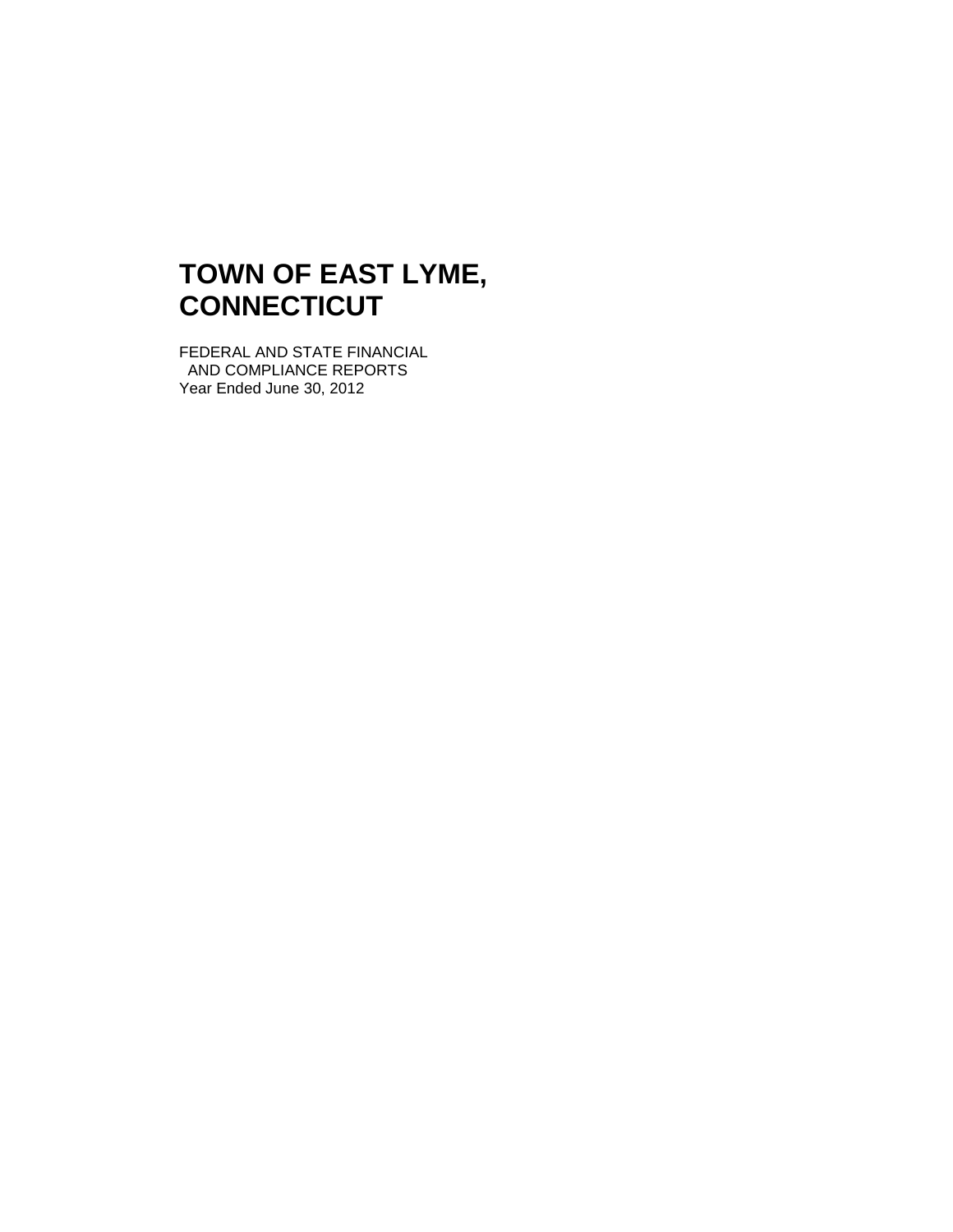# **FEDERAL AND STATE FINANCIAL AND COMPLIANCE REPORT**

# **TABLE OF CONTENTS**

# **REPORT REQUIRED BY THE FEDERAL SINGLE AUDIT ACT AND OMB CIRCULAR A-133**

| Report on Compliance with Requirements that Could Have a Direct and Material Effect |         |
|-------------------------------------------------------------------------------------|---------|
| on Each Program and on Internal Control over Compliance in Accordance with OMB      |         |
| Circular A-133 and on the Schedule of Expenditures of Federal Awards                | $1 - 2$ |
|                                                                                     |         |
|                                                                                     | 4       |
|                                                                                     | 5       |
|                                                                                     | 6       |

### **REPORT REQUIRED BY GOVERNMENT AUDITING STANDARDS**

| Report on Internal Control Over Financial Reporting and Compliance and Other Matters |     |
|--------------------------------------------------------------------------------------|-----|
| Based on an Audit of the Financial Statements Performed in Accordance with           |     |
|                                                                                      | 7-8 |

# **REPORT REQUIRED BY THE STATE SINGLE AUDIT ACT**

| Report on Compliance with Requirements that Could Have a Direct and Material Effect |          |
|-------------------------------------------------------------------------------------|----------|
| on Each Program and on Internal Control over Compliance in Accordance with the      |          |
| State Single Audit Act and on the Schedule of Expenditures of State Financial       |          |
|                                                                                     | $9 - 10$ |
|                                                                                     |          |
|                                                                                     | 13       |
| Schedule of State Single Audit Compliance Findings and Questioned Costs             | 14       |
|                                                                                     | 15       |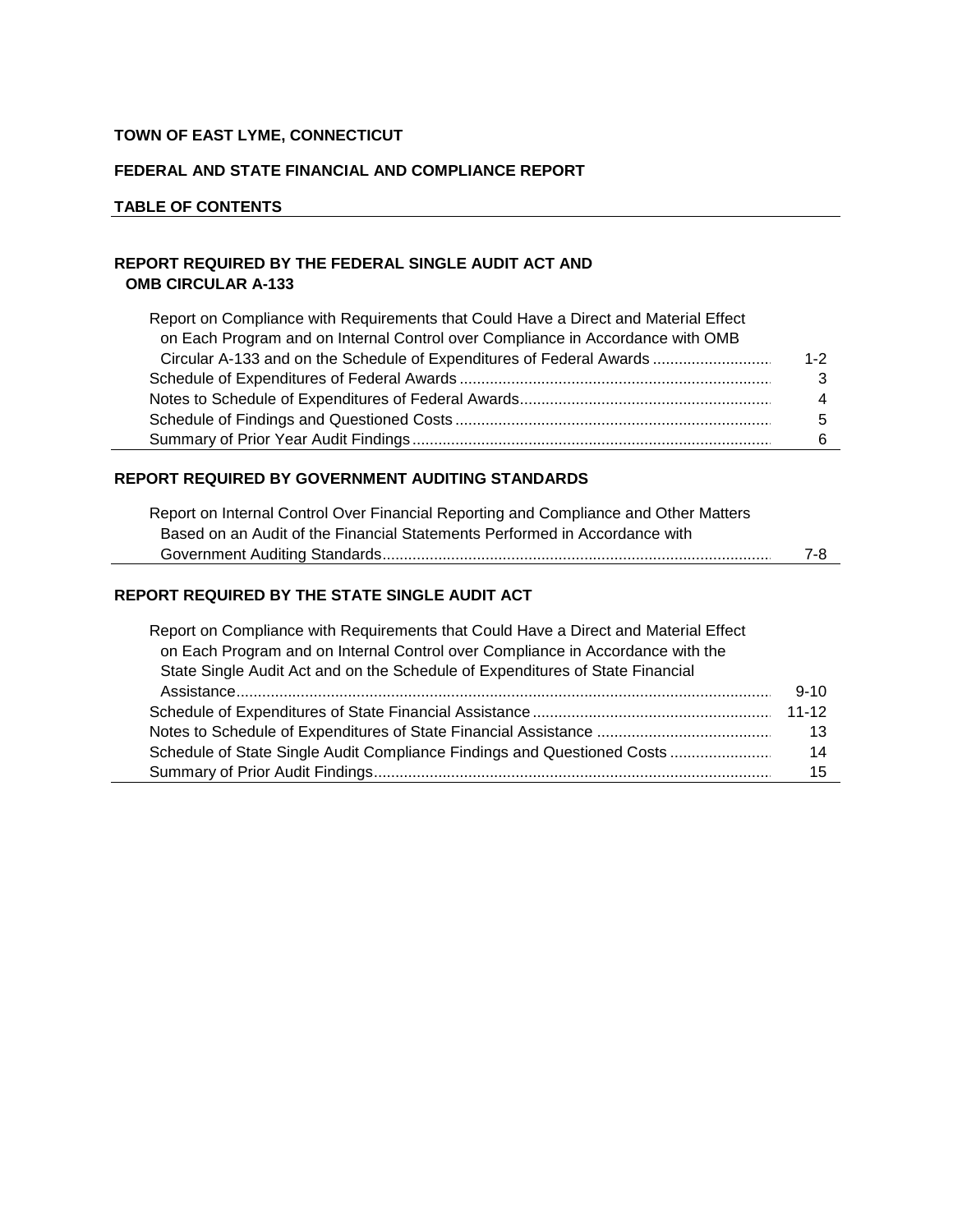

#### **REPORT ON COMPLIANCE WITH REQUIREMENTS THAT COULD HAVE A DIRECT AND MATERIAL EFFECT ON EACH MAJOR PROGRAM AND ON INTERNAL CONTROL OVER COMPLIANCE IN ACCORDANCE WITH OMB CIRCULAR A-133 AND ON THE SCHEDULE OF EXPENDITURES OF FEDERAL AWARDS**

To the Board of Finance Town of East Lyme, Connecticut

*Compliance:* We have audited the Town of East Lyme, Connecticut's compliance with the types of compliance requirements described in the *OMB Circular A-133 Compliance Supplement* that could have a direct and material effect on each of the Town of East Lyme, Connecticut's major federal programs for the year ended June 30, 2012. The Town of East Lyme, Connecticut's major federal programs are identified in the summary of auditor's results section of the accompanying schedule of findings and questioned costs. Compliance with the requirements of laws, regulations, contracts and grants applicable to each of its major federal programs is the responsibility of the Town of East Lyme, Connecticut's management. Our responsibility is to express an opinion on the Town of East Lyme, Connecticut's compliance based on our audit.

We conducted our audit of compliance in accordance with auditing standards generally accepted in the United States of America; the standards applicable to financial audits contained in *Government Auditing Standards*, issued by the Comptroller General of the United States; and OMB Circular A-133, *Audits of States, Local Governments, and Non-Profit Organizations*. Those standards and OMB Circular A-133 require that we plan and perform the audit to obtain reasonable assurance about whether noncompliance with the types of compliance requirements referred to above that could have a direct and material effect on a major federal program occurred. An audit includes examining, on a test basis, evidence about the Town of East Lyme, Connecticut's compliance with those requirements and performing such other procedures as we considered necessary in the circumstances. We believe that our audit provides a reasonable basis for our opinion. Our audit does not provide a legal determination on the Town of East Lyme, Connecticut's compliance with those requirements.

In our opinion, the Town of East Lyme, Connecticut complied, in all material respects, with the requirements referred to above that could have a direct and material effect on each of its major federal programs for the year ended June 30, 2012.

*Internal Control Over Compliance:* Management of the Town of East Lyme, Connecticut is responsible for establishing and maintaining effective internal control over compliance with requirements of laws, regulations, contracts, and grants applicable to federal programs. In planning and performing our audit, we considered the Town of East Lyme, Connecticut*'s* internal control over compliance with requirements that could have a direct and material effect on a major federal program to determine the auditing procedures for the purpose of expressing our opinion on compliance and to test and report on internal control over compliance in accordance with the OMB Circular A-133, but not for the purpose of expressing an opinion on the effectiveness of internal control over compliance. Accordingly, we do not express an opinion on the effectiveness of the Town of East Lyme, Connecticut*'*s internal control over compliance.

A *deficiency in internal control over compliance* exists when the design or operation of a control over compliance does not allow management or employees, in the normal course of performing their assigned functions, to prevent, or detect and correct, noncompliance with a type of compliance requirement of a federal program on a timely basis. A *material weakness in internal control over compliance* is a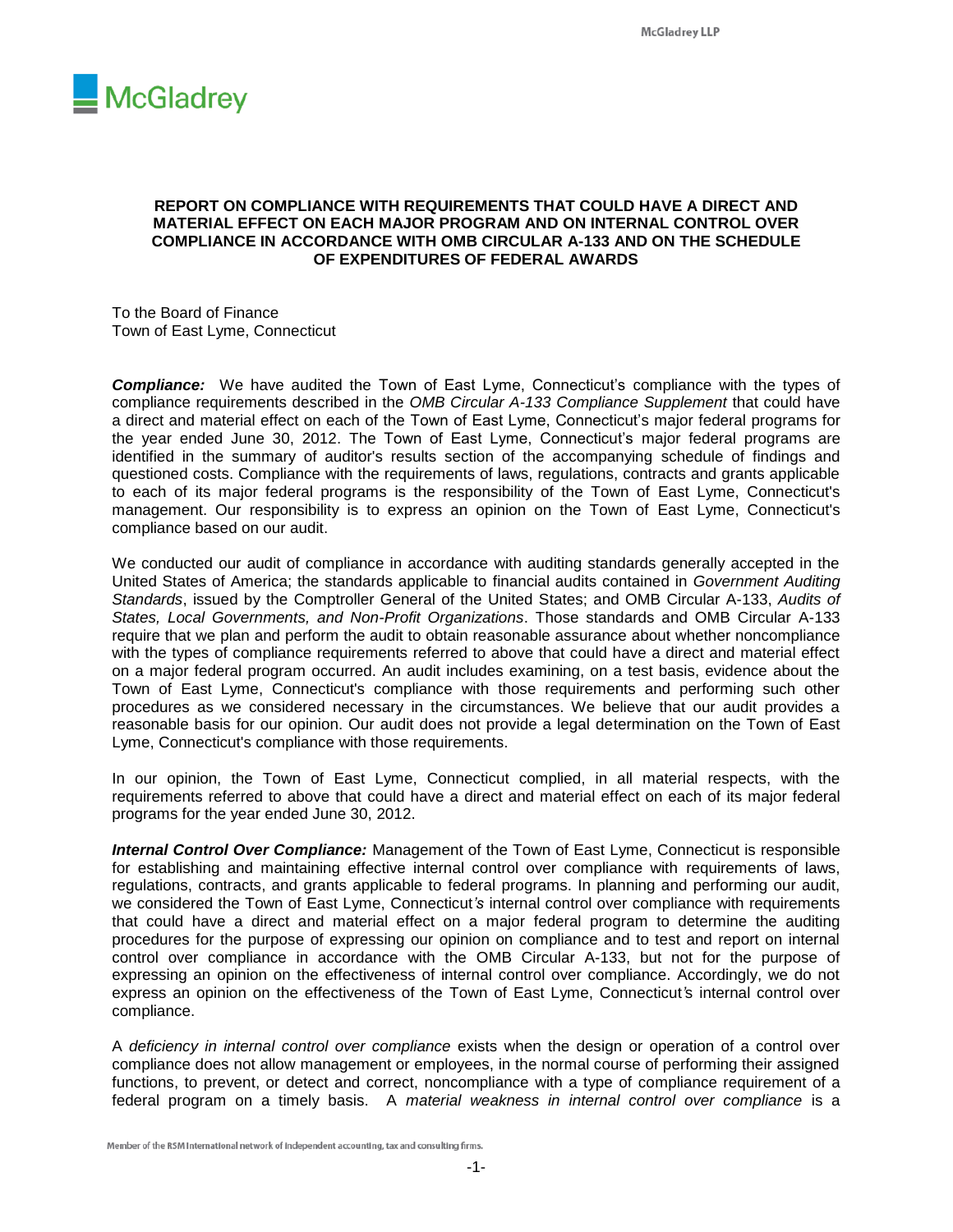deficiency, or combination of deficiencies, in internal control over compliance, such that there is a reasonable possibility that material noncompliance with a type of compliance requirement of a federal program will not be prevented, or detected and corrected, on a timely basis.

Our consideration of the internal control over compliance was for the limited purpose described in the first paragraph of this section and was not designed to identify all deficiencies in internal control that might be deficiencies, significant deficiencies or material weaknesses. We did not identify any deficiencies in internal control over compliance that we consider to be *material weaknesses*, as defined above.

*Schedule of Expenditures of Federal Awards:* We have audited the financial statements of the governmental activities, the business-type activities, each major fund, and the aggregate remaining fund information of the Town of East Lyme, Connecticut as of and for the year ended June 30, 2012, and have issued our report thereon dated February 13, 2013, which contained unqualified opinions on those financial statements. Our audit was conducted for the purpose of forming our opinions on the financial statements that collectively comprise the Town of East Lyme, Connecticut's financial statements. The accompanying schedule of expenditures of federal awards is presented for purposes of additional analysis as required by OMB Circular A-133 and is not a required part of the financial statements. Such information is the responsibility of management and was derived from and relates directly to the underlying accounting and other records used to prepare the financial statements. The information has been subjected to the auditing procedures applied in the audit of the financial statements and certain additional procedures, including comparing and reconciling such information directly to the underlying accounting and other records used to prepare the financial statements or to the financial statements themselves, and other additional procedures in accordance with the auditing standards generally accepted in the United States of America. In our opinion, the schedule of expenditures of federal awards is fairly stated in all material respects in relation to the financial statements as a whole.

This report is intended solely for the information and use of management and the Board of Finance of the Town of East Lyme, Connecticut, federal and state awarding agencies and pass-through entities and is not intended to be and should not be used by anyone other than those specified parties.

McHadrey LLP

New Haven, Connecticut February 13, 2013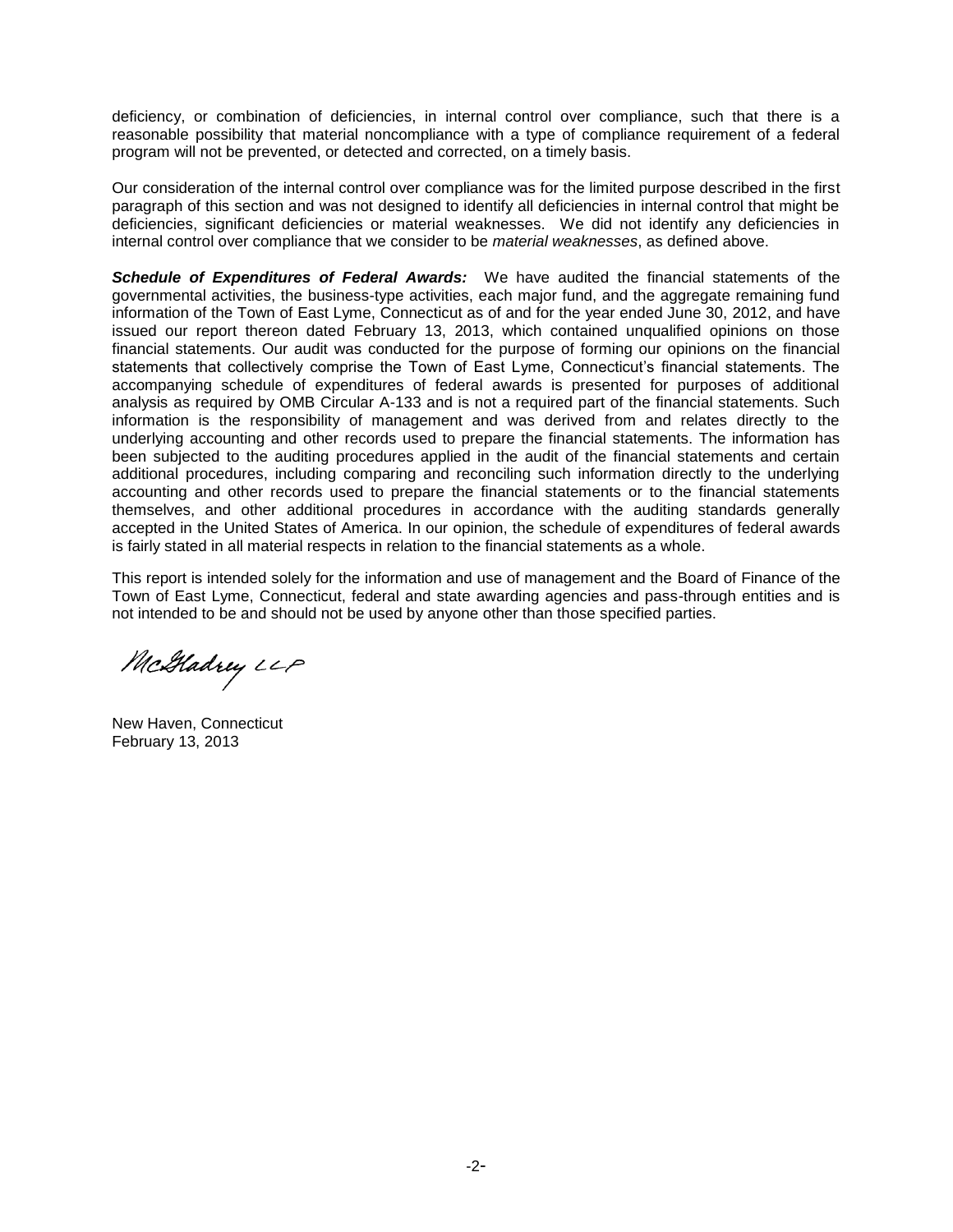#### **SCHEDULE OF EXPENDITURES OF FEDERAL AWARDS For the Year Ended June 30, 2012**

| Federal Grantor/Pass-Through                                   | Federal<br><b>CFDA</b> | Pass-Through<br><b>Grantor's Number/</b> |                     |
|----------------------------------------------------------------|------------------------|------------------------------------------|---------------------|
| <b>Grantor/Program or Cluster Title</b>                        | <b>Number</b>          | <b>Project Number</b>                    | <b>Expenditures</b> |
| <b>U. S. DEPARTMENT OF AGRICULTURE:</b>                        |                        |                                          |                     |
| Passed through State Department of Education:                  |                        |                                          |                     |
| <b>Child Nutrition Cluster:</b>                                |                        |                                          |                     |
| Food Distribution - Non-cash                                   | 10.555                 | N/A                                      | \$<br>31,911        |
| School Breakfast Program                                       | 10.555                 | 12060-SDE64370-20508                     | 8,115               |
| National School Lunch Program                                  | 10.555                 | 12060-SDE64370-20560                     | 129,745             |
| <b>Total Child Nutrition Cluster</b>                           |                        |                                          | 169.771             |
| <b>Total U.S. Department of Agriculture</b>                    |                        |                                          | 169,771             |
| <b>U. S. DEPARTMENT OF EDUCATION:</b>                          |                        |                                          |                     |
| Passed through State Department of Education:                  |                        |                                          |                     |
| Title I - Improving Basic Programs                             | 84.010                 | 12060-SDE64370-20679                     | 93,141              |
| <b>Special Education - Cluster:</b>                            |                        |                                          |                     |
| Special Education - Grants to States (IDEA, Part B)- Preschool | 84.173                 | 12060-SDE64370-20983                     | 12,200              |
| Special Education - Grants to States (IDEA, Part B) Sec 611    | 84.027                 | 12060-SDE64370-20977                     | 420,767             |
| <b>Total Special Education - Cluster</b>                       |                        |                                          | 432,967             |
|                                                                |                        |                                          |                     |
| Title II Part A - Teachers                                     | 84.367                 | 12060-SDE64370-20858                     | 54,958              |
| <b>Education Jobs Fund</b>                                     | 84.410                 | 12060-SDE64370-22405                     | 322,941             |
| <b>Total U.S. Department of Education</b>                      |                        |                                          | 904,007             |
| <b>U.S. DEPARTMENT OF HOMELAND SECURITY:</b>                   |                        |                                          |                     |
| Passed through State Department of Emergency Management        |                        |                                          |                     |
| and Homeland Security:                                         |                        |                                          |                     |
| <b>FEMA Public Assistance</b>                                  | 97.036                 | 12060-EHS99690-21891                     | 126,834             |
| <b>Emergency Management Performance Grant</b>                  | 97.042                 | 12060-EHS99620-21881                     | 9,511               |
| Nuclear Emergency Safety Fund                                  | 97.052                 | 12060-EHS99682-30464                     | 1,455               |
| Nuclear Safety Fund Dominion                                   | 97.052                 | 12060-EHS99682-30465                     | 16,731              |
| <b>Total U.S. Department of Homeland Security</b>              |                        |                                          | 154,531             |
| <b>U.S. DEPARTMENT OF TRANSPORTATION:</b>                      |                        |                                          |                     |
| Passed through the State Department of Transportation:         |                        |                                          |                     |
| Federal Highway Safety Grants                                  | 20.205                 | 12062-DOT57343-20559                     | 799                 |
| Alcohol Open Container                                         | 20.601                 | 12062-DOT57343-22091                     | 10,875              |
| <b>Total U.S. Department of Transportation</b>                 |                        |                                          | 11,674              |
|                                                                |                        |                                          |                     |
| <b>ENVIRONMENTAL PROTECTION AGENCY:</b>                        |                        |                                          |                     |
| Passed through the State Department of Public Health:          |                        |                                          |                     |
| Capitalization Grants for Drinking Water State Revolving Funds | 66.468                 | 12060-DPH48770-29029                     | 26,185              |
| <b>Total Expenditures of Federal Awards</b>                    |                        |                                          | 1,266,168           |
|                                                                |                        |                                          |                     |

N/A = Not Available. See Notes to Schedule.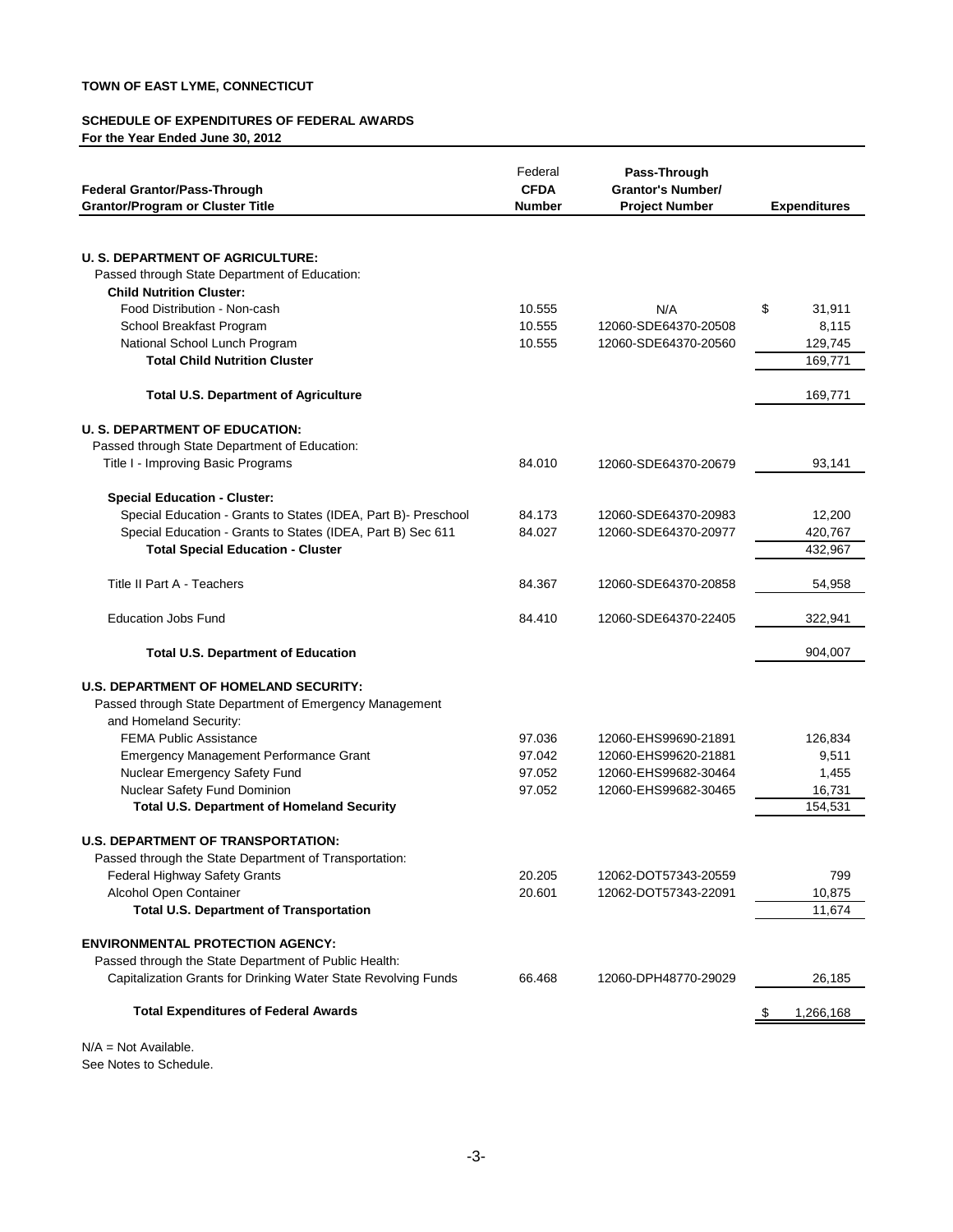## **NOTES TO SCHEDULE OF EXPENDITURES OF FEDERAL AWARDS For the Year Ended June 30, 2012**

Various agencies of the Federal Government have made financial assistance available to the Town of East Lyme, Connecticut. These grants fund several programs including housing, education, human and social services, transportation, public safety and general government activities.

#### **Note 1. Basis of Presentation**

The accompanying schedule of expenditures of federal awards includes the federal grant activity of the Town of East Lyme, Connecticut and is presented on the modified accrual basis of accounting for grants which are accounted for in the governmental fund types and on the accrual basis of accounting for grants which are accounted for in the proprietary fund types. The information in this schedule is presented in accordance with the requirements of OMB Circular A-133, *Audits of States, Local Governments, and Non-Profit Organizations*. Therefore, some amounts presented in this schedule may differ from amounts presented in, or used in the preparation of, the basic financial statements.

#### **Note 2. Noncash Awards**

#### U.S.D.A. Contributions

The United States Department of Agriculture makes available commodities for donations to schools. The amount of \$31,911 represents the market value of such commodities used during the period. This amount is included in the Child Nutrition Cluster.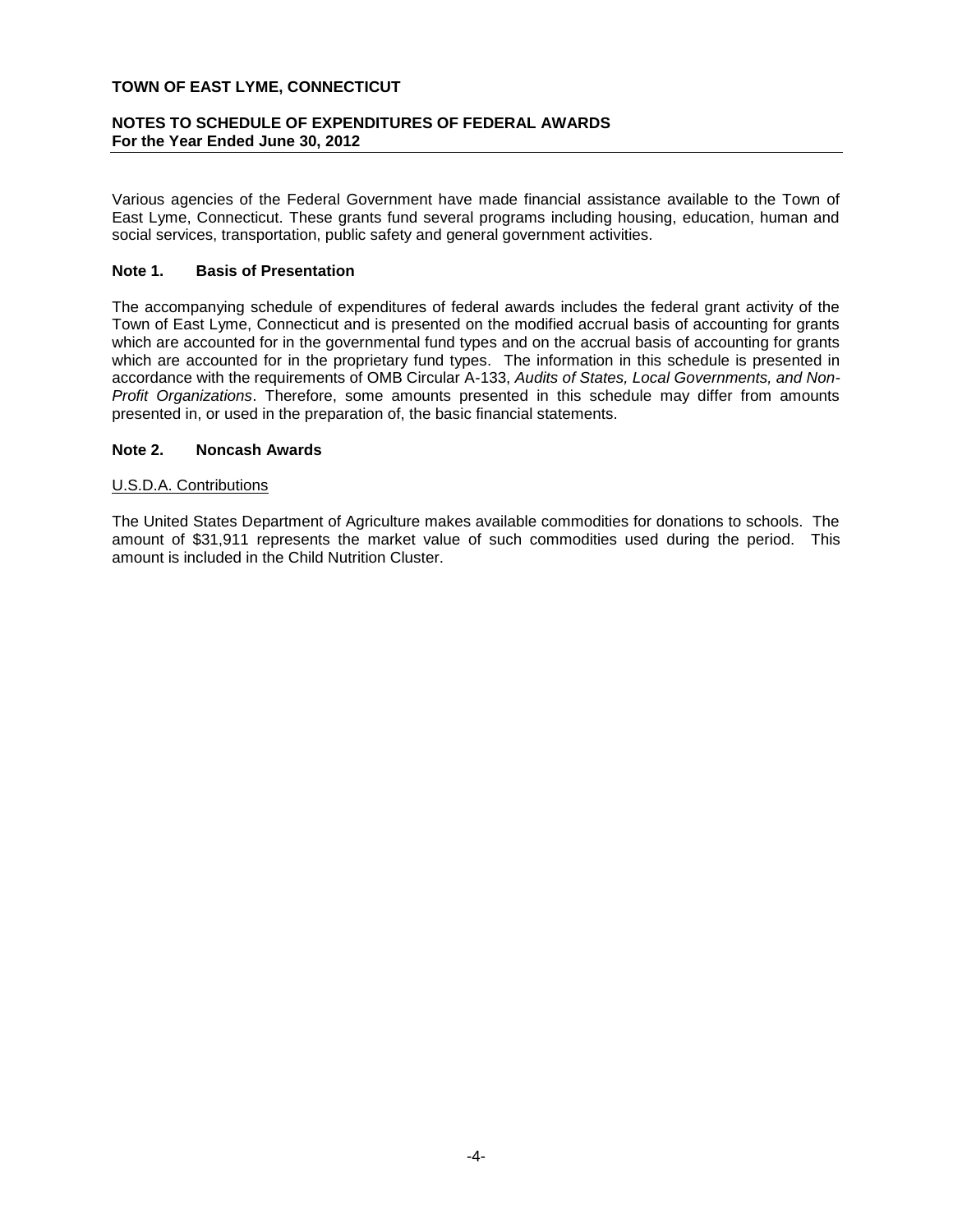## **SCHEDULE OF FINDINGS AND QUESTIONED COSTS For the Year Ended June 30, 2012**

# **I. SUMMARY OF INDEPENDENT AUDITOR'S RESULTS**

### **Financial Statements**

Type of auditor's report issued: unqualified

Internal Control Over Financial Reporting:

| Material weakness(es) identified?<br>Significant deficiency(ies) identified?<br>Noncompliance material to financial statements noted? | No<br>Yes<br>X.<br>Yes<br>X.<br>None reported<br>Yes<br>$\mathsf{X}$<br>No                      |
|---------------------------------------------------------------------------------------------------------------------------------------|-------------------------------------------------------------------------------------------------|
| <b>Federal Awards</b>                                                                                                                 |                                                                                                 |
| Internal control over major programs:                                                                                                 |                                                                                                 |
| Material weakness(es) identified?<br>Significant deficiency(ies) identified?<br>٠                                                     | No<br>Yes<br>X.<br>Yes<br>X.<br>None reported                                                   |
| Type of auditor's report issued on compliance for major programs: unqualified                                                         |                                                                                                 |
| Any audit findings disclosed that are required to<br>be reported in accordance with OMB Circular A-<br>133 Section 510(a)?            | Yes<br>X No                                                                                     |
| <b>Identification of Major Programs</b>                                                                                               |                                                                                                 |
| <b>CFDA Numbers</b>                                                                                                                   | Name of Federal Program or Cluster                                                              |
| 84.027/84.173<br>97.036<br>84.010                                                                                                     | <b>Special Education Cluster</b><br><b>FEMA Public Assistance</b><br><b>Education Jobs Fund</b> |
| Dollar threshold used to distinguish between type A<br>and type B programs                                                            | \$300,000                                                                                       |
| Auditee qualified as low-risk auditee?                                                                                                | Yes<br>X.<br>No                                                                                 |

#### **II. FINANCIAL STATEMENT FINDINGS**

No matters were reported.

# **III. FEDERAL AWARD FINDINGS AND QUESTIONED COSTS**

No matters were reported.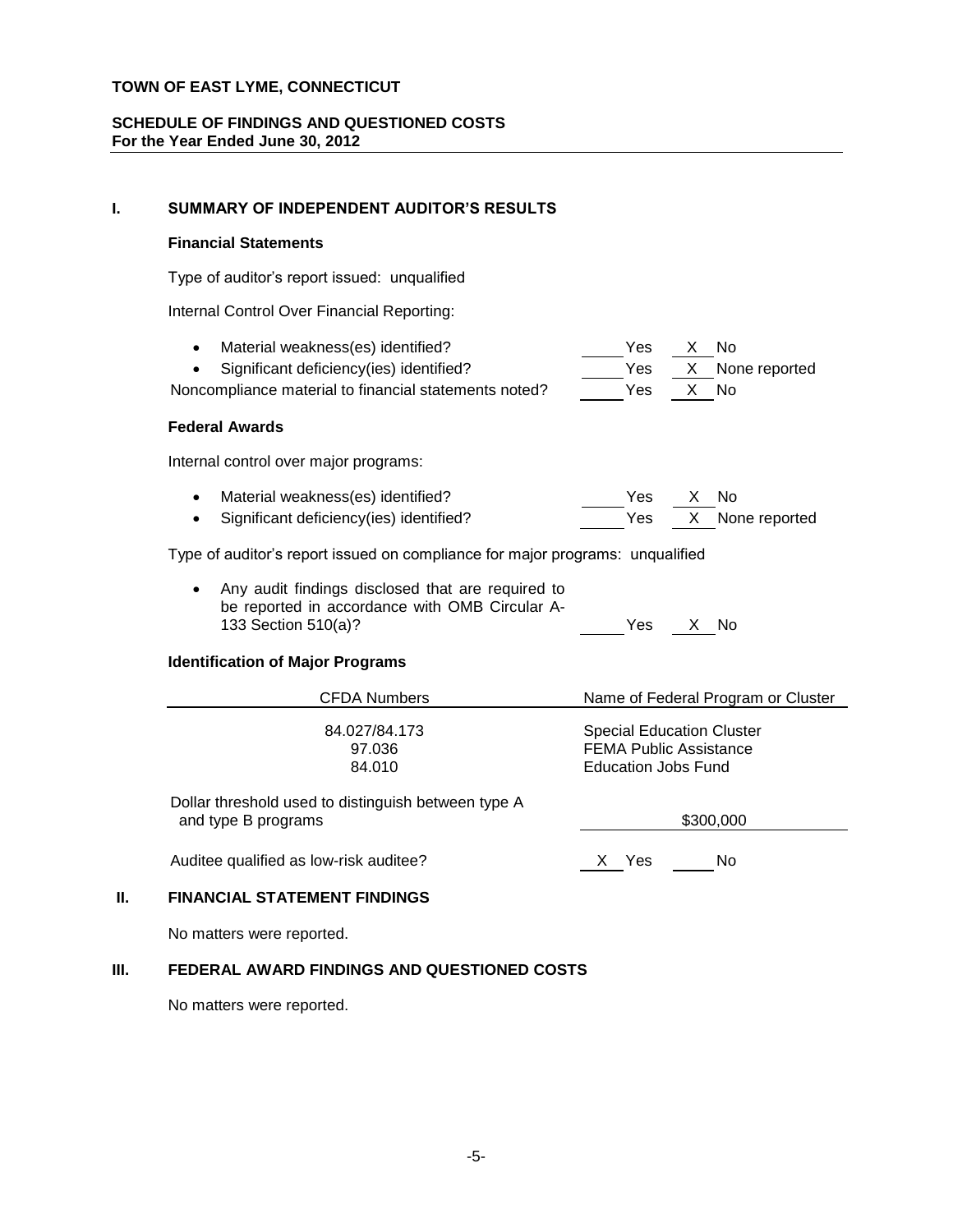#### **TOWN OF EAST LYME, CONNECTICUT SUMMARY OF PRIOR YEAR AUDIT FINDINGS For the Year Ended June 30, 2012**

There were no findings in the prior year for the Federal Single Audit.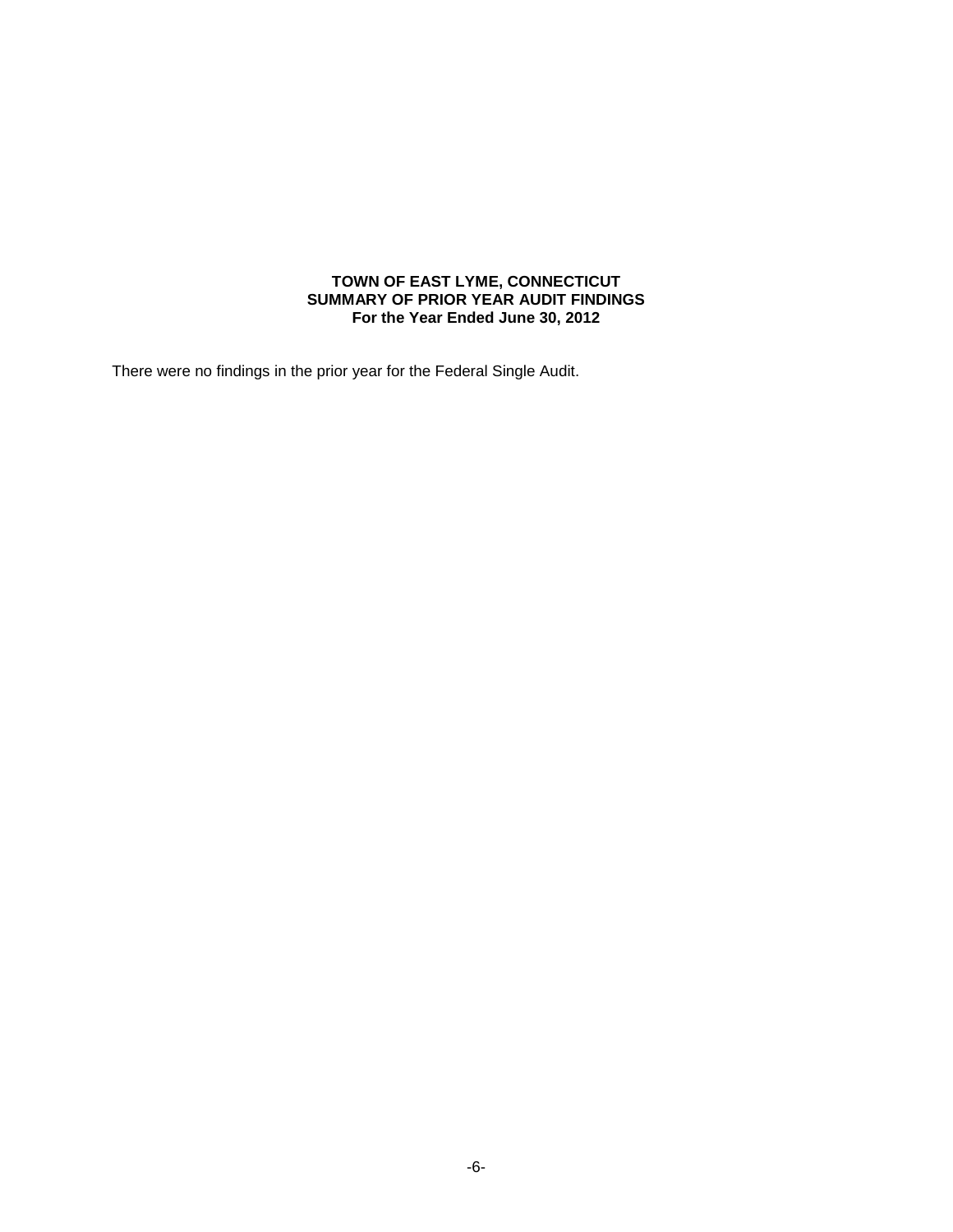

#### **REPORT ON INTERNAL CONTROL OVER FINANCIAL REPORTING AND ON COMPLIANCE AND OTHER MATTERS BASED ON AN AUDIT OF THE FINANCIAL STATEMENTS PERFORMED IN ACCORDANCE WITH GOVERNMENT AUDITING STANDARDS**

To the Board of Finance Town of East Lyme, Connecticut

We have audited the financial statements of the governmental activities, the business-type activities, each major fund, and the aggregate remaining fund information of the Town of East Lyme, Connecticut as of and for the year ended June 30, 2012, which collectively comprise the Town of East Lyme, Connecticut's basic financial statements, and have issued our report thereon dated February 13, 2013. We conducted our audit in accordance with auditing standards generally accepted in the United States of America and the standards applicable to financial audits contained in *Government Auditing Standards*, issued by the Comptroller General of the United States.

*Internal Control Over Financial Reporting:* Management of the Town of East Lyme, Connecticut is responsible for establishing and maintaining effective internal control over financial reporting. In planning and performing our audit, we considered the Town of East Lyme, Connecticut's internal control over financial reporting as a basis for designing our auditing procedures for the purpose of expressing our opinions on the financial statements, but not for the purpose of expressing an opinion on the effectiveness of the Town of East Lyme, Connecticut's internal control over financial reporting. Accordingly, we do not express an opinion on the effectiveness of the Town of East Lyme, Connecticut's internal control over financial reporting.

A *deficiency in internal control* exists when the design or operation of a control does not allow management or employees, in the normal course of performing their assigned functions, to prevent, or detect and correct misstatements on a timely basis. A *material weakness* is a deficiency, or combination of deficiencies, in internal control such that there is a reasonable possibility that a material misstatement of entity's financial statements will not be prevented, or detected and corrected on a timely basis.

Our consideration of internal control over financial reporting was for the limited purpose described in the first paragraph of this section and was not designed to identify all deficiencies in internal control over financial reporting that might be deficiencies, significant deficiencies or material weaknesses. We did not identify any deficiencies in internal control over financial reporting that we consider to be material weaknesses, as defined previously.

*Compliance and Other Matters:* As part of obtaining reasonable assurance about whether the Town of East Lyme, Connecticut's financial statements are free of material misstatement, we performed tests of its compliance with certain provisions of laws, regulations, contracts and grant agreements, noncompliance with which could have a direct and material effect on the determination of financial statement amounts. However, providing an opinion on compliance with those provisions was not an objective of our audit and, accordingly, we do not express such an opinion. The results of our tests disclosed no instances of noncompliance or other matters that are required to be reported under *Government Auditing Standards*.

We noted certain matters that we reported to management of the Town of East Lyme, Connecticut in a separate letter dated February 13, 2013.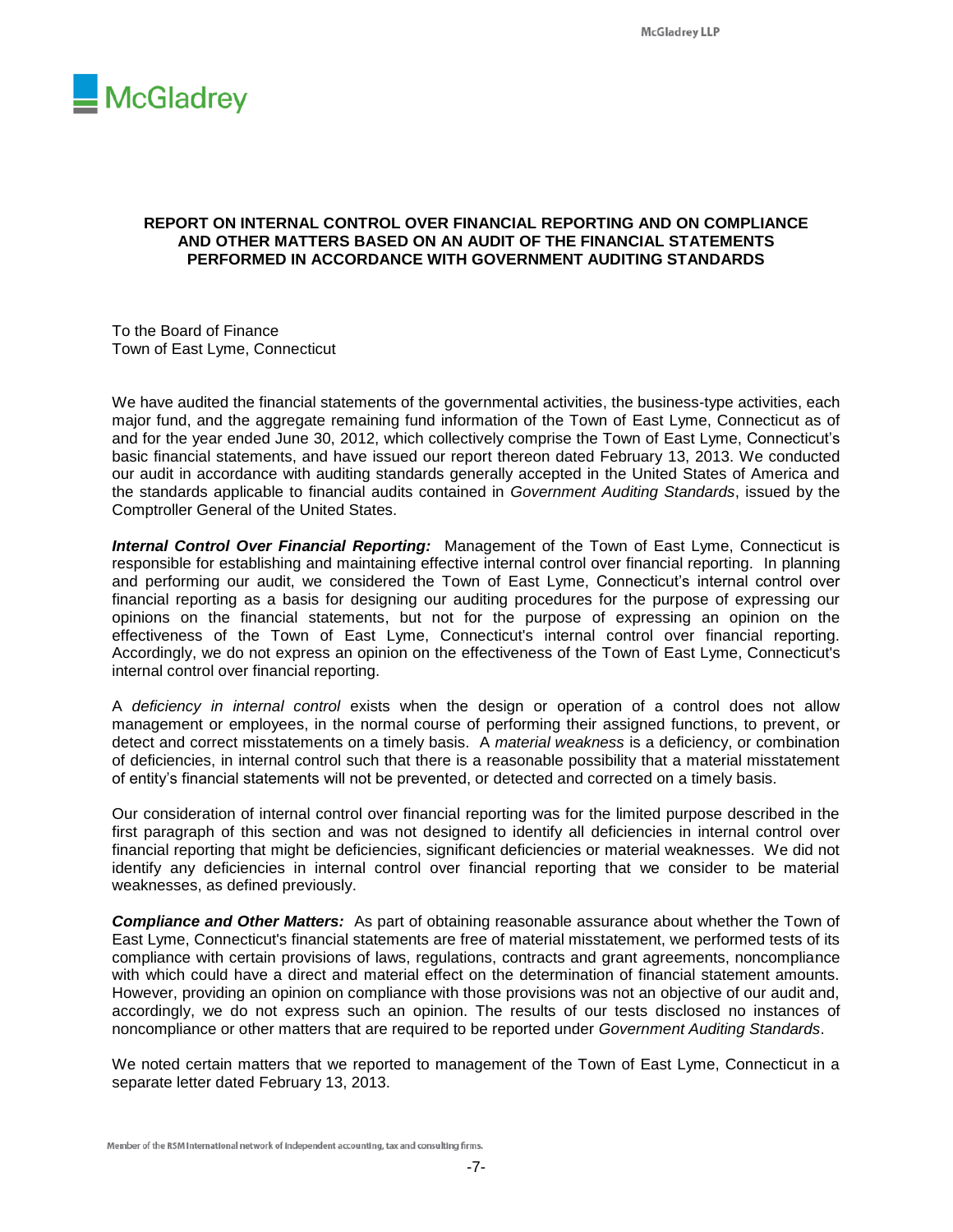This report is intended solely for the information and use of management and the Board of Finance, the management of the Town of East Lyme, Connecticut and federal and state awarding agencies and passthrough entities and is not intended to be and should not be used by anyone other than these specified parties.

McHadrey LLP

New Haven, Connecticut February 13, 2013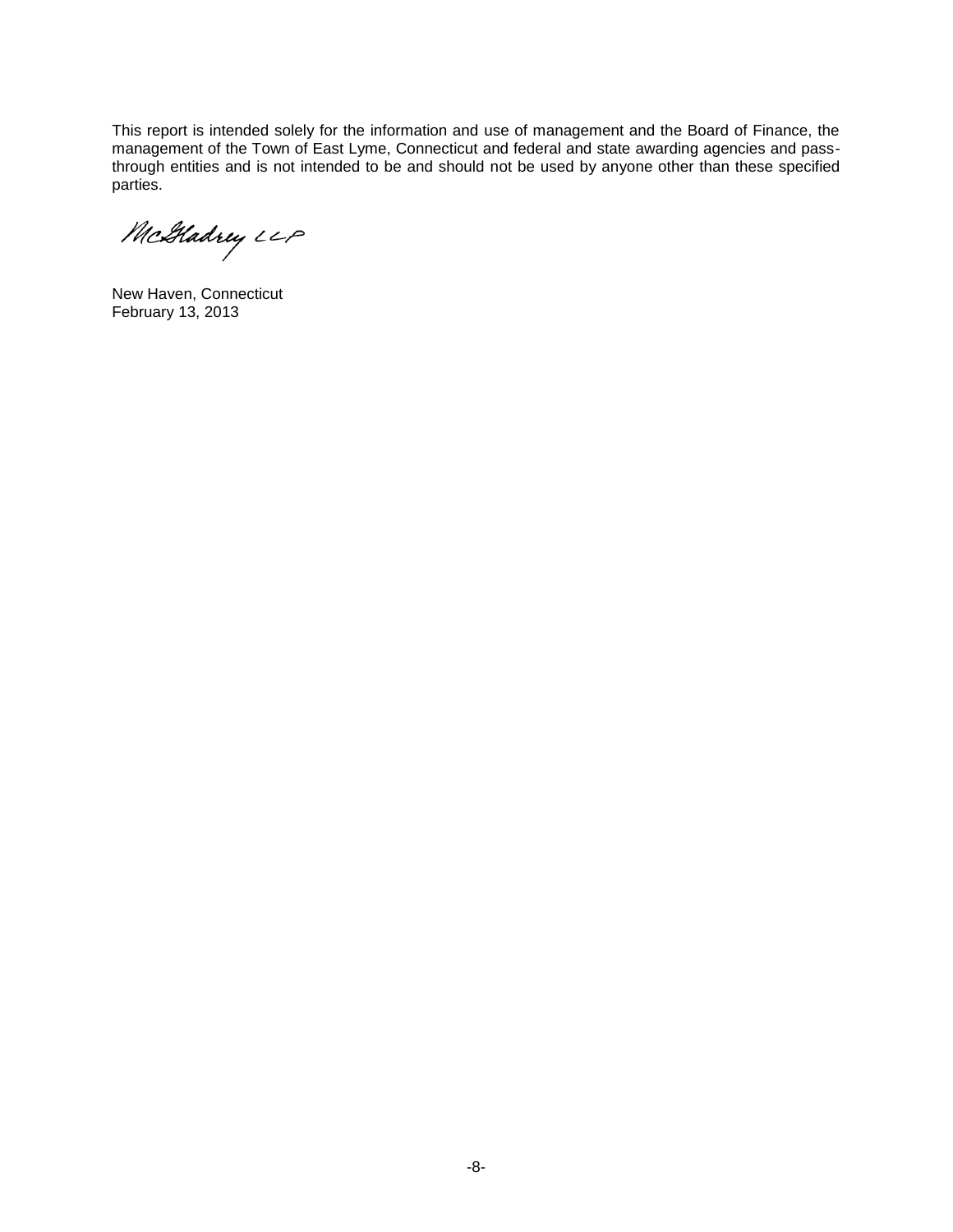

#### **REPORT ON COMPLIANCE WITH REQUIREMENTS THAT COULD HAVE A DIRECT AND MATERIAL EFFECT ON EACH MAJOR PROGRAM AND ON INTERNAL CONROL OVER COMPLIANCE IN ACCORDANCE WITH THE STATE SINGLE AUDIT ACT AND ON THE SCHEDULE OF EXPENDITURES OF STATE FINANCIAL ASSISTANCE**

To the Board of Finance Town of East Lyme, Connecticut

*Compliance:* We have audited the Town of East Lyme, Connecticut's compliance with the types of compliance requirements described in the *Office of Policy and Management Compliance Supplement* that could have a direct and material effect on each of the Town of East Lyme, Connecticut's major state programs for the year ended June 30, 2012. The Town of East Lyme, Connecticut's major state programs are identified in the summary of auditor's results section of the accompanying schedule of findings and questioned costs. Compliance with the requirements of laws, regulations, contracts and grants applicable to each of its major state programs is the responsibility of the Town of East Lyme, Connecticut's management. Our responsibility is to express an opinion on the Town of East Lyme, Connecticut's compliance based on our audit.

We conducted our audit of compliance in accordance with auditing standards generally accepted in the United States of America; the standards applicable to financial audits contained in *Government Auditing Standards*, issued by the Comptroller General of the United States; and the State Single Audit Act (C.G.S. Sections 4-230 to 4-236). Those standards and the State Single Audit Act require that we plan and perform the audit to obtain reasonable assurance about whether noncompliance with the types of compliance requirements referred to above that could have a direct and material effect on a major state program occurred. An audit includes examining, on a test basis, evidence about the Town of East Lyme, Connecticut's compliance with those requirements and performing such other procedures as we considered necessary in the circumstances. We believe that our audit provides a reasonable basis for our opinion. Our audit does not provide a legal determination on the Town of East Lyme, Connecticut's compliance with those requirements.

In our opinion, the Town of East Lyme, Connecticut complied, in all material respects, with the compliance requirements referred to above that could have a direct and material effect on each of its major state programs for the year ended June 30, 2012.

**Internal Control Over Compliance:** Management of the Town of East Lyme, Connecticut is responsible for establishing and maintaining effective control over compliance with requirements of laws, regulations, contracts and grants applicable to state programs. In planning and performing our audit, we considered the Town of East Lyme, Connecticut's internal control over compliance with the requirements that could have a direct and material effect on a major state program to determine the auditing procedures for the purpose of expressing our opinion on compliance and to test and report on internal control over compliance in accordance with the State Single Audit Act, but not for the purpose of expressing an opinion on the effectiveness of internal control over compliance. Accordingly, we do not express an opinion on the effectiveness of the Town of East Lyme, Connecticut's internal control over compliance.

A deficiency in internal control over compliance exists when the design or operation of a control over compliance does not allow management or employees, in the normal course of performing their assigned functions, to prevent, or detect and correct, noncompliance with a type of compliance requirement of a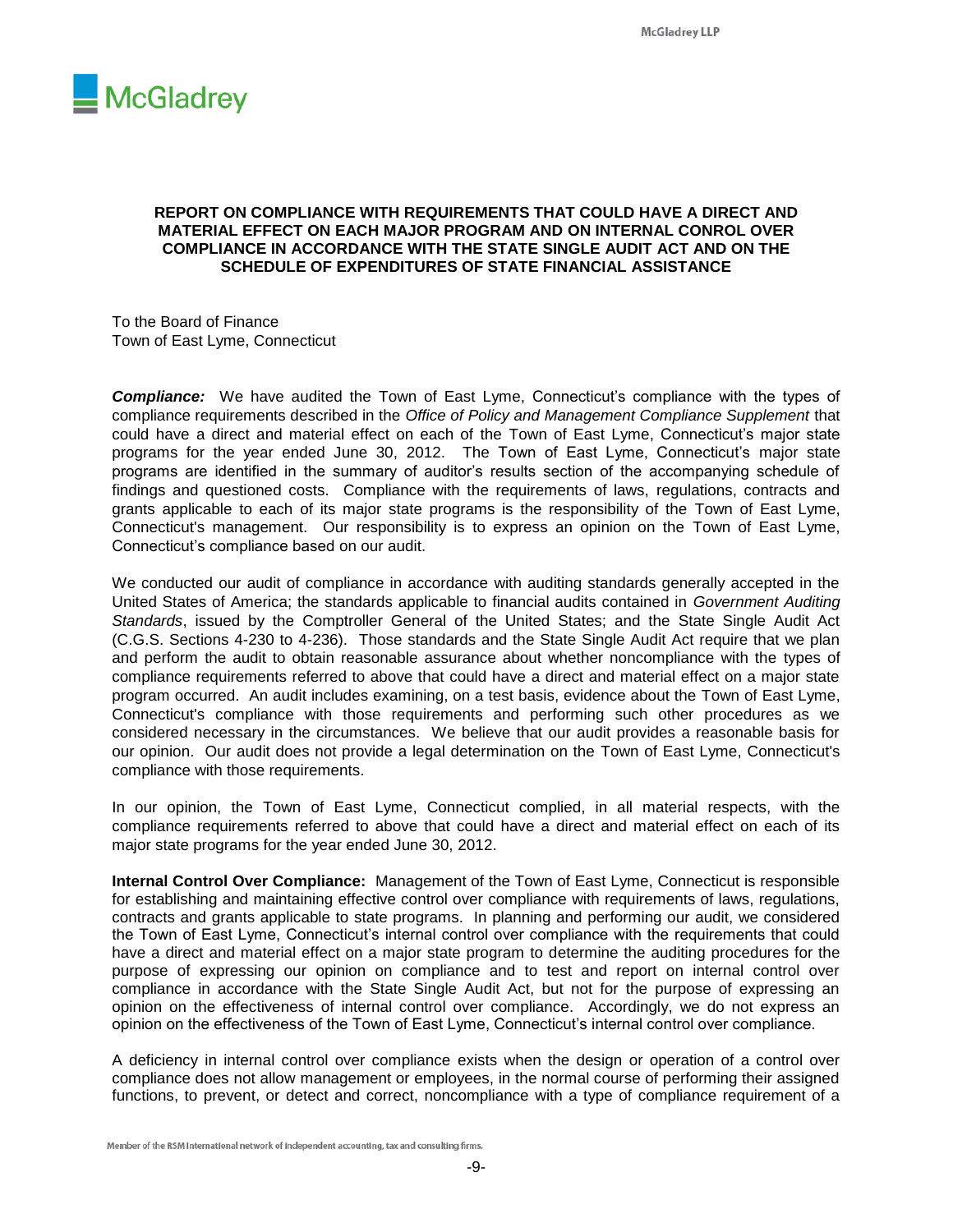state program on a timely basis. A material weakness in internal control over compliance is a deficiency, or combination of deficiencies, in internal control over compliance, such that there is a reasonable possibility that material noncompliance with a type of compliance requirement of a state program will not be prevented, or detected and corrected, on a timely basis.

Our consideration of the internal control over compliance as for the limited purpose described in the first paragraph of this section and was not designed to identify all deficiencies in internal control over compliance that might be deficiencies, significant deficiencies or material weaknesses. We did not identify any deficiencies in internal control over compliance that we consider to be material weaknesses, as defined above.

**Schedule of Expenditures of State Financial Assistance:** We have audited the financial statements of the governmental activities, the business-type activities, each major fund, and the aggregate remaining fund information of the Town of East Lyme, Connecticut as of and for the year ended June 30, 2012, and have issued our report thereon dated February 13, 2013, which contained unqualified opinions on those financial statements. Our audit was conducted for the purpose of forming our opinions on the financial statements that collectively comprise the Town of East Lyme, Connecticut's financial statements. The accompanying schedule of expenditures of state financial assistance is presented for purposes of additional analysis as required by the State Single Audit Act and is not a required part of the financial statements. Such information is the responsibility of management and was derived from and relates directly to the underlying accounting and other records used to prepare the financial statements. The information has been subjected to the auditing procedures applied in the audit of the financial statements and certain additional procedures, including comparing and reconciling such information directly to the underlying accounting and other records used to prepare the financial statements or to the financial statements themselves, and other additional procedures in accordance with the auditing standards generally accepted in the United States of America. In our opinion, the schedule of expenditures of state financial assistance is fairly stated in all material respects in relation to the financial statements as a whole.

This report is intended solely for the information and use of the Board of Finance, management of the Town of East Lyme, Connecticut, the Office of Policy and Management and state awarding agencies and is not intended to be and should not be used by anyone other than these specified parties.

McGladrey LLP

New Haven, Connecticut February 13, 2013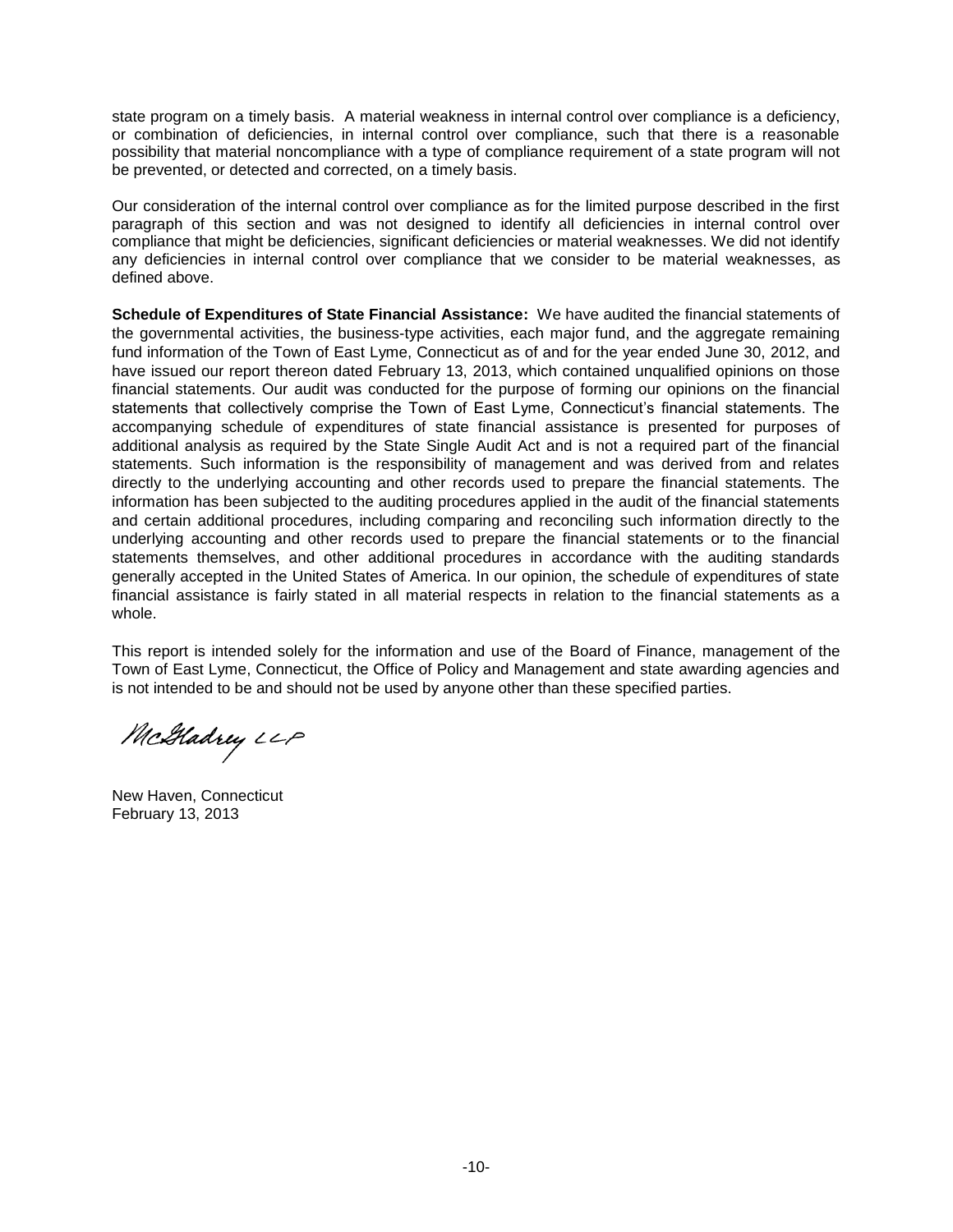#### **SCHEDULE OF EXPENDITURES OF STATE FINANCIAL ASSISTANCE For the Year Ended June 30, 2012**

| <b>State Grantor/Pass-Through</b><br><b>Grantor/Program Title</b> | <b>State Grant Program</b><br><b>CORE-CT Number</b> | <b>Expenditures</b> |
|-------------------------------------------------------------------|-----------------------------------------------------|---------------------|
| <b>OFFICE OF POLICY AND MANAGEMENT:</b>                           |                                                     |                     |
| Reimbursement Property Tax Disability Exemption                   | 11000-OPM20600-17011                                | \$<br>1,051         |
| Property Tax Relief for Elderly and Totally Disabled Homeowners   | 11000-OPM20600-17018                                | 110,243             |
| Property Tax Relief for Elderly Homeowners Freeze Program         | 11000-OPM20600-17021                                | 2,000               |
| Property Tax Relief for Veterans                                  | 11000-OPM20600-17024                                | 22,870              |
| Property Tax Relief State Owned Property                          | 11000-OPM20600-17004                                | 750,938             |
| <b>LOCIP</b>                                                      | 12060-OPM20600-40254                                | 53,403              |
| Payment in Lieu of Taxes (PILOT) on Private Colleges              | 11000-OPM20600-17006                                | 43,847              |
|                                                                   |                                                     | 984,352             |
| <b>DEPARTMENT OF EDUCATION:</b>                                   |                                                     |                     |
| <b>Child Nutrition Program</b>                                    | 11000-SDE64370-16072                                | 7,664               |
| Youth Service Bureau Enhancement                                  | 11000-SDE64370-16201                                | 6,250               |
| Youth Service Bureau                                              | 11000-SDE64370-17052                                | 20,977              |
| <b>Adult Education</b>                                            | 11000-SDE64370-17030                                | 14,898              |
| Magnet School                                                     | 11000-SDE64370-17057                                | 46,239              |
|                                                                   |                                                     | 96,028              |
| <b>DEPARTMENT OF TRANSPORTATION:</b>                              |                                                     |                     |
| Town Aid Road Grants - Transportation Fund                        | 12052-DOT57131-43455                                | 160,418             |
| <b>JUDICIAL BRANCH:</b>                                           |                                                     |                     |
| Non-Budgeted Operating Appropriation                              | 34001-JUD95162-40001                                | 9,016               |
| <b>DEPARTMENT OF PUBLIC SAFETY:</b>                               |                                                     |                     |
| Enhanced 911 Telecomm Fund                                        | 12060-DPS32740-35190                                | 2,250               |
| <b>CONNECTICUT STATE LIBRARY:</b>                                 |                                                     |                     |
| <b>Historic Documents Preservation Grants</b>                     | 12060-CSL66094-35150                                | 3,500               |
| DEPARTMENT OF PUBLIC HEALTH:                                      |                                                     |                     |
| Drinking Water Revenue Bonds                                      | 13033-DPH48770-42319                                | 20,160              |
| <b>MILITARY DEPARTMENT:</b>                                       |                                                     |                     |
| <b>RPOM-ATS Utilities</b>                                         | 12060-MIL36238-22070                                | 14,483              |
| <b>DEPARTMENT OF ECONOMIC AND</b>                                 |                                                     |                     |
| <b>COMMUNITY DEVELOPMENT:</b>                                     |                                                     |                     |
| <b>STEAP Grant</b>                                                | 12052-ECD46000-42411                                | 111,373             |
| <b>TOTAL STATE ASSISTANCE BEFORE</b>                              |                                                     |                     |
| <b>EXEMPT PROGRAMS</b>                                            |                                                     | 1,401,580           |

(Continued)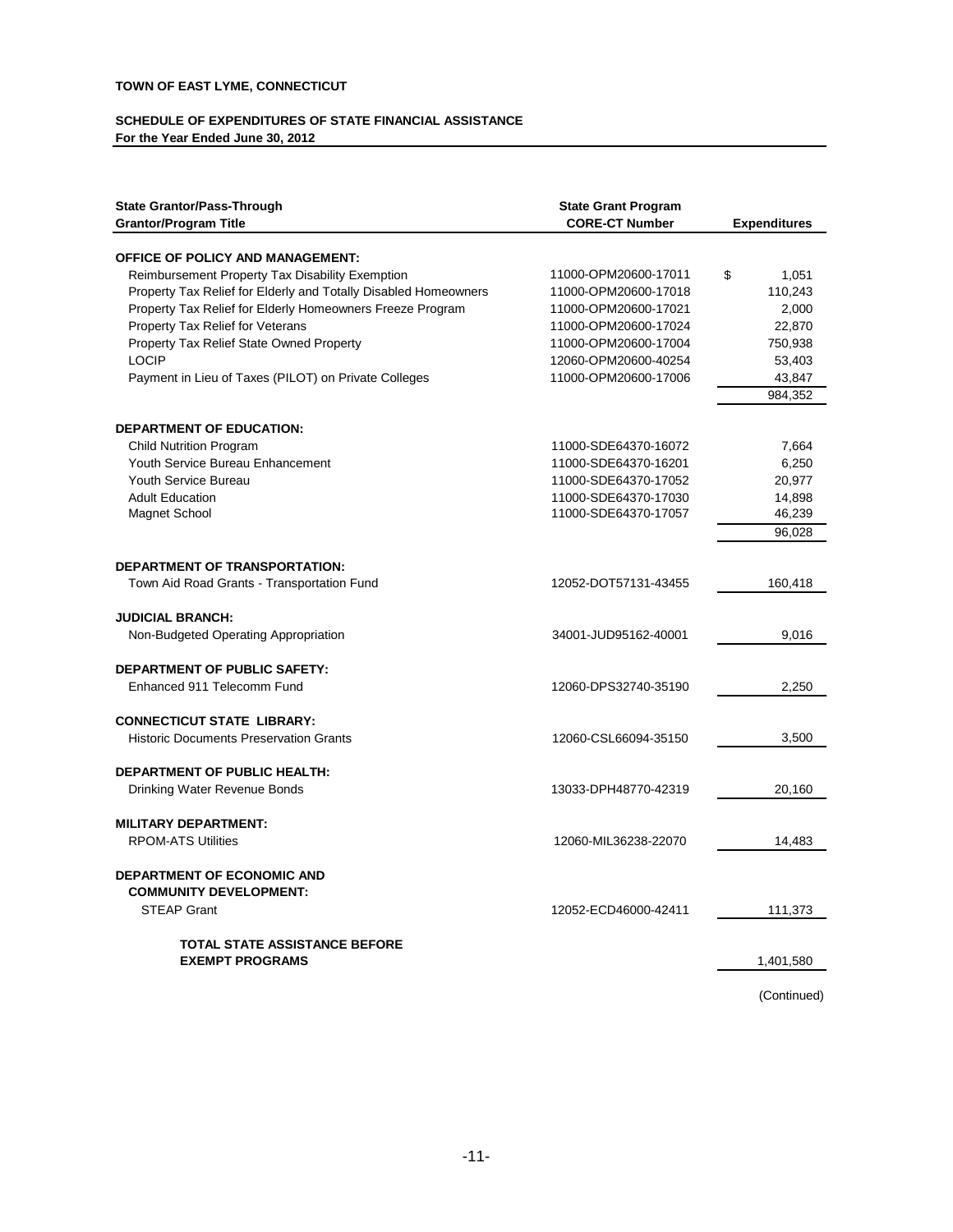#### **SCHEDULE OF EXPENDITURES OF STATE FINANCIAL ASSISTANCE, Continued For the Year Ended June 30, 2012**

| <b>State Grantor/Pass-Through</b>            | <b>State Grant Program</b> |                     |
|----------------------------------------------|----------------------------|---------------------|
| <b>Grantor/Program Title</b>                 | <b>CORE-CT Number</b>      | <b>Expenditures</b> |
|                                              |                            |                     |
| <b>EXEMPT PROGRAMS:</b>                      |                            |                     |
| <b>Department of Education:</b>              |                            |                     |
| <b>Education Cost-sharing</b>                | 11000-SDE64370-17041       | 7,146,111           |
| Transportation of School Children            | 11000-SDE64370-17027       | 58,074              |
| Excess Cost - Student Based                  | 11000-SDE64370-17047       | 912,201             |
| <b>Total Department of Education</b>         |                            | 8,116,386           |
| <b>Office of Policy and Management:</b>      |                            |                     |
| <b>Muncipal Revenue Sharing</b>              | 12060-OPM20600-35458       | 13,351              |
| Mashantucket Pequot/Mohegan Fund             | 12009-OPM20600-17005       | 334,320             |
| <b>Municipal Video Grant</b>                 | 12060-OPM20600-35362       | 541                 |
| <b>Total Office of Policy and Management</b> |                            | 348,212             |
| TOTAL EXEMPT PROGRAMS                        |                            | 8,464,598           |
| TOTAL STATE FINANCIAL ASSISTANCE             |                            | 9,866,178           |
|                                              |                            |                     |

See Notes to Schedule.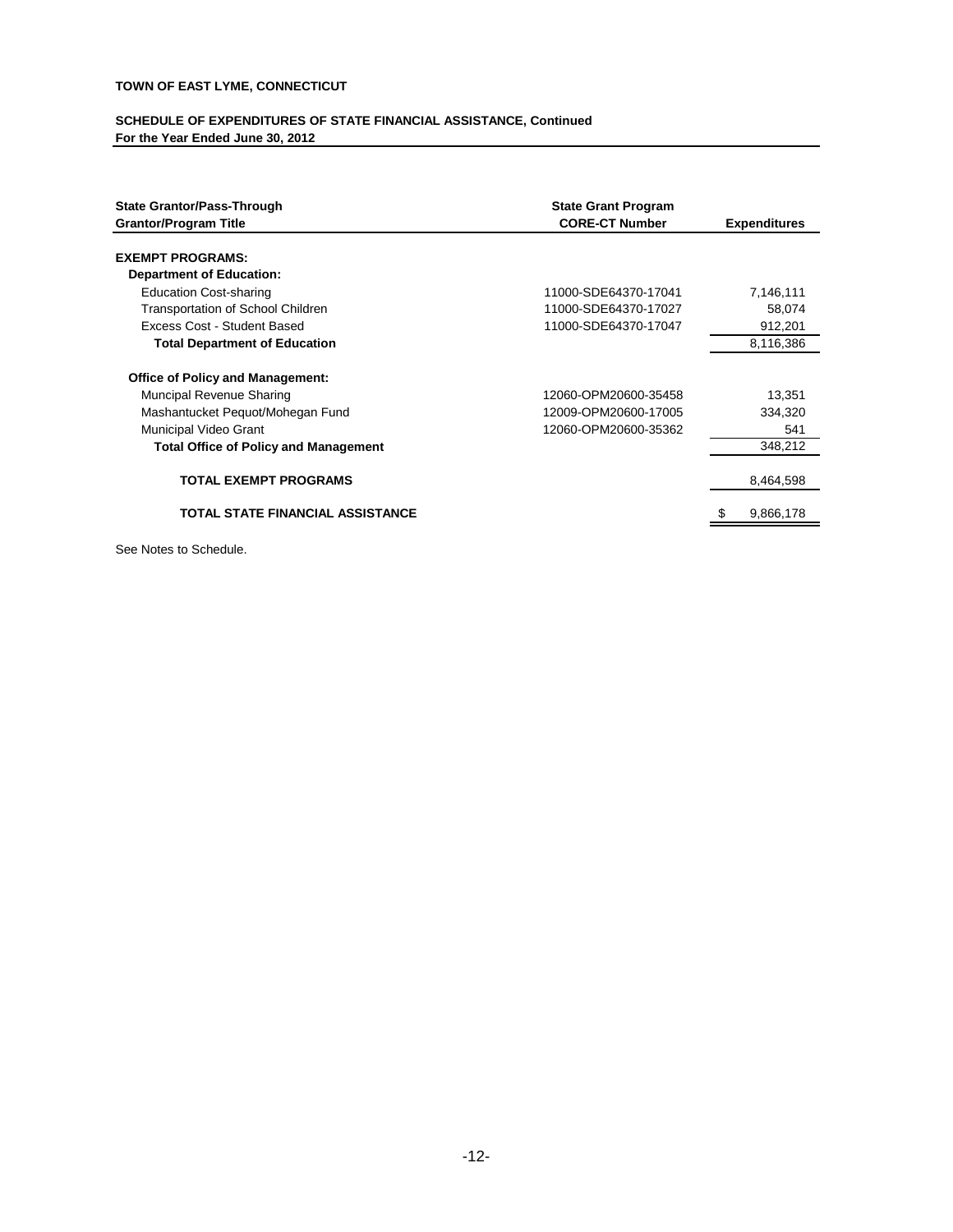# **NOTES TO SCHEDULE OF EXPENDITURES OF STATE FINANCIAL ASSISTANCE For the Year Ended June 30, 2012**

The accompanying schedule of expenditures of state financial assistance includes state grant activity of the Town of East Lyme, Connecticut under programs of the State of Connecticut for the fiscal year ended June 30, 2012. Various departments and agencies of the State of Connecticut have provided financial assistance through grants and other authorizations in accordance with the General Statutes of the State of Connecticut. These financial assistance programs fund several programs including education, public safety, social services, public health, road construction, school construction, community development and general government.

#### **Note 1. Summary of Significant Accounting Policies**

The accounting policies of the Town of East Lyme, Connecticut conform to accounting principles generally accepted in the United States of America as applicable to governments.

The information in the Schedule of Expenditures of State Financial Assistance is presented based upon regulations established by the State of Connecticut, Office of Policy and Management.

#### *Basis of Accounting*

The expenditures reported on the Schedule of State Financial Assistance are reported on the modified accrual basis of accounting. In accordance with Section 4-236-22 of the Regulations to the State Single Audit Act, certain grants are not dependent on expenditure activity, and accordingly, are considered to be expended in the fiscal year of receipt. These grant program receipts are reflected in the expenditures column of the Schedule of Expenditures of State Financial Assistance.

#### **Note 2. Loan Programs**

In accordance with Section 4-236(a)(4)(F) of the Regulations to the State Single Audit Act, the notes to the Schedule of Expenditures of State Financial Assistance shall include loans and loan activities. The following is a summary of the various loan program activity for the year ended June 30, 2012:

#### *Department of Environmental Protection*

|                          | <b>Balance</b> |               |               | <b>Balance</b>  |
|--------------------------|----------------|---------------|---------------|-----------------|
| <b>Clean Water Funds</b> | July 1, 2011   | Issued        | Retired       | June 30, 2012   |
| 6865-3100-888            |                |               |               |                 |
| 175-C                    | \$<br>95,355   | \$            | \$<br>95,355  | \$              |
| 176-C                    | 1,125,530      | -             | 450,036       | 675,494         |
| 177-C                    | 82,319         |               | 29,935        | 52,384          |
| 2010-8003                |                | 401,454       |               | 401,454         |
| Total                    | 1,303,204      | \$<br>401,454 | \$<br>575,326 | \$<br>1,129,332 |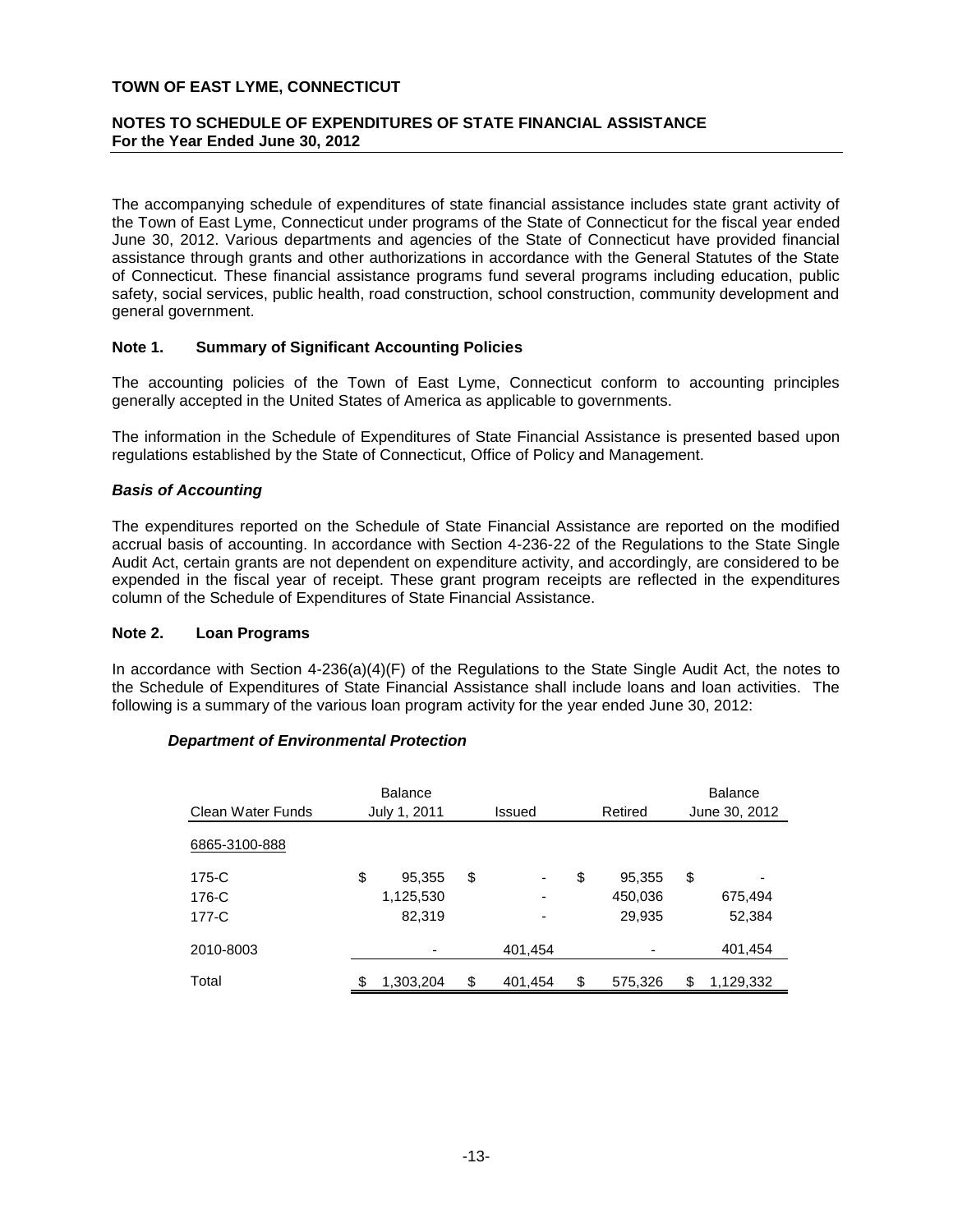## **SCHEDULE OF STATE SINGLE AUDIT COMPLIANCE FINDINGS AND QUESTIONED COSTS For the Year Ended June 30, 2012**

# **I. SUMMARY OF INDEPENDENT AUDITOR'S AUDIT RESULTS**

#### **Financial Statements**

Type of auditor's report issued: unqualified.

Internal control over financial reporting:

| Material weakness(es) identified?                     | Yes. | $\mathbf{X}$ | - No            |
|-------------------------------------------------------|------|--------------|-----------------|
| • Significant deficiency(ies) identified?             | Yes. |              | X None reported |
| Noncompliance material to financial statements noted? | Yes  |              | X No            |

# **State Financial Assistance**

Internal control over major programs:

| • Material weakness(es) identified?       | Yes X | - No            |
|-------------------------------------------|-------|-----------------|
| • Significant deficiency(ies) identified? | Yes   | X None reported |

Type of auditor's report issued on compliance for major programs: unqualified.

| • Any audit findings disclosed that are required to |     |    |     |  |
|-----------------------------------------------------|-----|----|-----|--|
| be reported in accordance with Section 4-236-       |     |    |     |  |
| 24 of the Regulations to the State Single Audit     |     |    |     |  |
| Act?                                                | Yes | X. | No. |  |

The following schedule reflects the major programs included in the State Single Audit:

|                                                            | <b>State Core-CT</b> |                     |
|------------------------------------------------------------|----------------------|---------------------|
| <b>State Grantor and Program</b>                           | <b>Number</b>        | <b>Expenditures</b> |
| <b>OFFICE OF POLICY AND MANAGEMENT</b>                     |                      |                     |
| <b>Property Tax Relief State Owned Property</b>            | 11000-OPM20600-17004 | S<br>750,938        |
| <b>DEPARTMENT TRANSPORTATION</b>                           |                      |                     |
| Town Aid Road                                              | 12052-DOT57131-43455 | 160,418             |
|                                                            |                      |                     |
| Dollar threshhold used to distinguish between<br>$\bullet$ |                      |                     |
| type A and Type B programs:                                |                      | 200.000             |

#### **II. FINANCIAL STATEMENT FINDINGS**

No matters were reported.

#### **III. STATE FINANCIAL ASSISTANCE FINDINGS AND QUESTIONED COSTS**

No matters were reported.